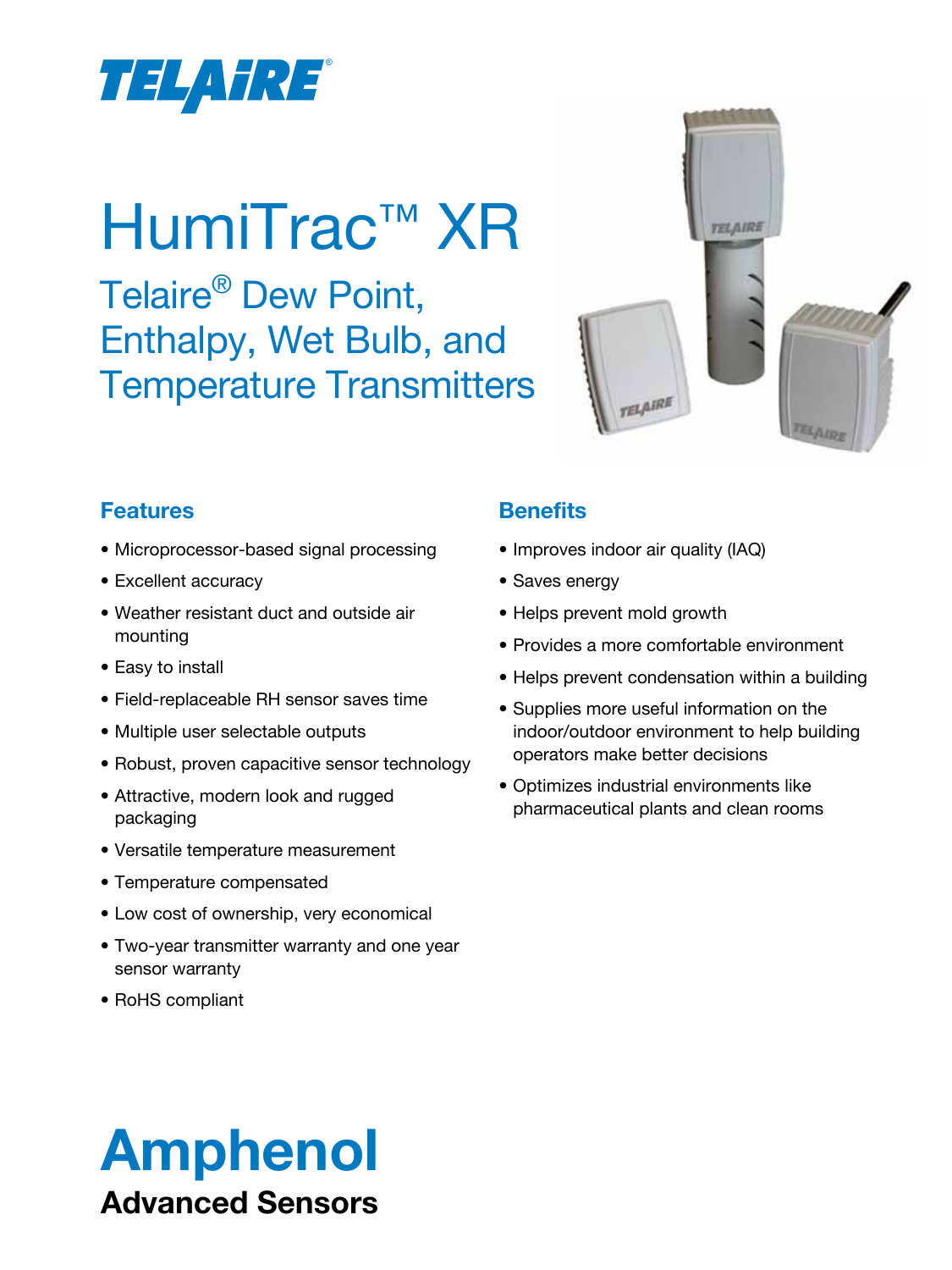## **Applications**

- Energy Management Systems (EMS)
- Enthalpy control
- Hospitals/labs
- Refrigeration control
- Pharmaceutical
- Evaporative cooling decision potential
- Supply air setpoint (condensation prevention)
- Economizer efficiency
- • Supermarkets

HumiTrac XR Transmitters are rugged, compact and ideally suited for monitoring dew point, wet bulb, enthalpy or temperature in building automation and process applications. Using a capacitive RH sensor, the units's microprocessor computes the dew point, wet bulb, or enthalpy.

**Dew Point** temperature is the temperature at which any given volume of air must be cooled in order that water vapor will condense into water. Calculated in this transmitter from relative humidity and dry bulb temperature sensors, the output can be used in a variety of applications. HVAC systems can keep a building in a narrow range of dew point at far less expense and complexity than one, which controls relative humidity in a narrow range. Unlike relative humidity, the dew point is not affected by changes in dry bulb temperature as the air moves through equipment and the building.

Dew point is a measure used in applications for humidity control to avoid condensation of water on cooler surfaces within a building (e.g. windows, refrigeration cases, inside walls, electronic equipment, and ductwork). This type of condensation can lead to discoloration, physical/ structural damage, and mold/mildew growth. Dew point control provides a more comfortable environment, energy savings, and better indoor air quality.

**Enthalpy** is an arbitrary measurement of the relative energy in the air. In this transmitter, it is calculated from the relative humidity and dry bulb temperature measurements. The output is useful in comparing the requisite energy required to heat or cool, and make decisions as to which air stream to use for least energy use to get to design criteria.

**Wet Bulb** temperature is indicative of a wetted temperature sensor in an air stream. It is the temperature a volume of air would have if cooled adiabatically to saturation at constant pressure by evaporation of water into it, all latent heat being supplied by the volume of air. Wet bulb temperature is determined in this transmitter by calculation from the relative humidity and the ambient dry bulb temperature. Many building specifications are surrounding wet bulb measurement, so this transmitter helps provide a direct signal, reducing computing and offloading calculations.



## **Enhanced Field Serviceability**

HumiTrac XR features field-replaceable Relative Humidity (RH) sensor tip module that allows the end user to replace the sensor on-site while maintaining ±2.5% RH accuracy and NIST traceability. The user simply powers off the unit, installs the new sensor module and powers back the unit. This virtually eliminates the need for time consuming and costly factory calibration, while reducing downtime during service intervals to near zero.

## **Unsurpassed Sensor Performance**

HumiTrac XR utilizes a rugged capacitive sensor that provides full-scale 0-99% RH measurement with unsurpassed response times, linearity and stability. Recovery to condensation and chemicals is excellent and an integrated filter, plus conformalcoated module electronics ensure long life. All sensors undergo a ten hour digital calibration, certified against a primary NIST reference standard. Signal conditioned temperature versions maintain specified RH accuracy across the full operating range of -40°F to 140°F (-40°C to 60°C).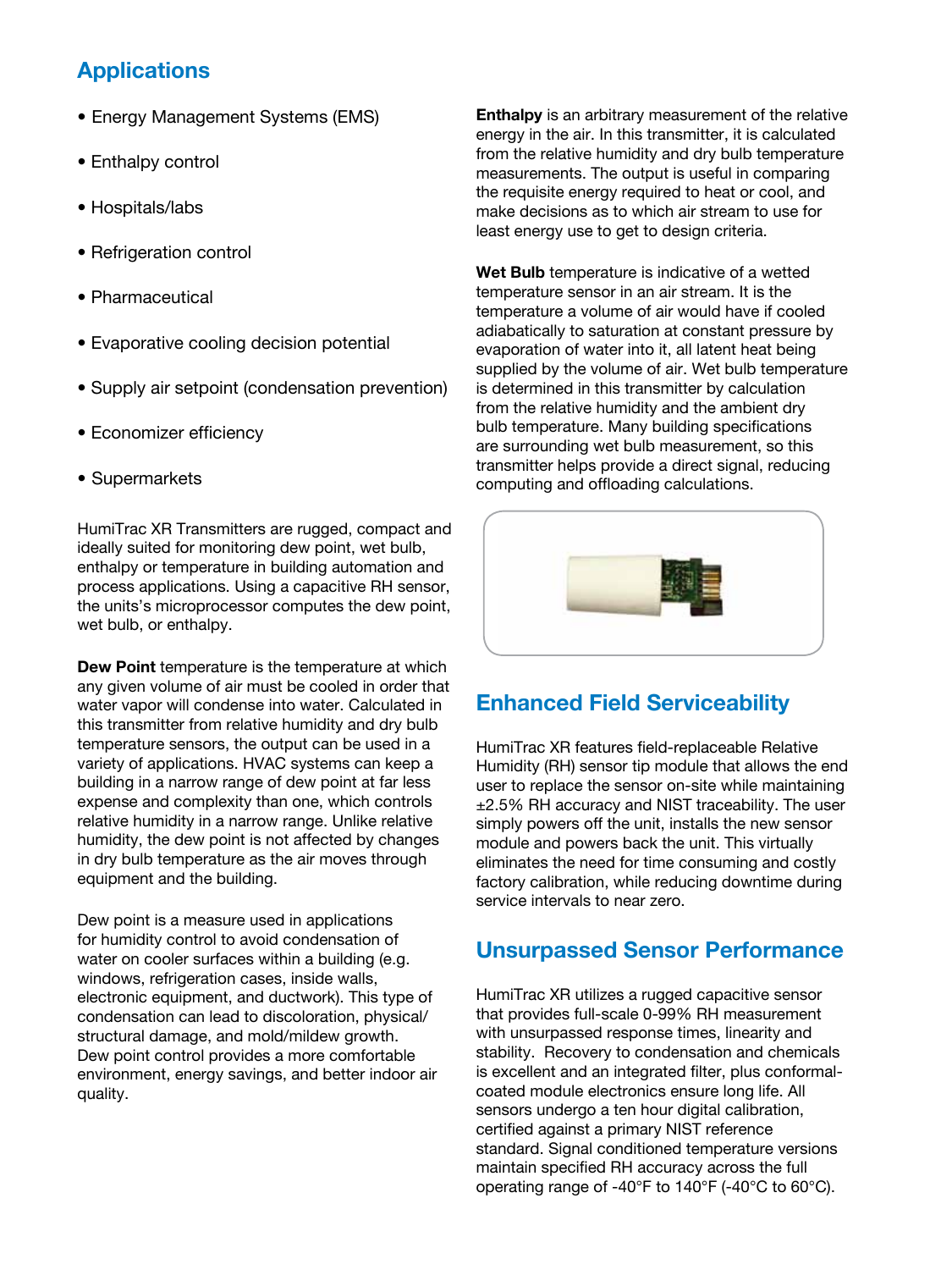## **Maximum Flexibility**

HumiTrac XR is designed to be highly configurable in the field or in your warehouse. By minimizing the necessary number of configurations, we reduce distributor inventory costs and provides maximum flexibility to the installer. All versions feature field-selectable outputs (0 to 5V, 0 to 10V, 4 to 20mA). Simple adjustment of slide switches is all that is required. Signal-conditioned temperature versions are available scaled from -20°F to 120°F (-28.8°C to 49°C) for duct mount and outside air configurations, or 40°F to 90°F (4.4 to 32.2°C) for space mount configuration. Custom ranges are available upon request for high volume applications.

HumiTrac XR is offered in wall mount, duct mount and outdoor air configurations

## **Rugged, Attractive Enclosures**

All HumiTrac XR configurations feature rugged flame retardant, UL-94V ABS plastic. Duct and outdoor air versions provide excellent weather resistance (IP42 rated). Special care has been taken in the design of the wall mount enclosure to provide enhanced airflow, increasing sensor response time and virtually eliminating the potential of "self-heating" by transmitter electronics that can lead to decreased accuracy measurements.

## **Simple, Fast Installation**

All HumiTrac XR models feature large removable, pluggable terminal blocks, eliminating the need to wire in a confined space and allow the unit to be pre-wired separate from the electronics, an especially attractive feature in unfinished construction, where exposed sensors and electronics could be damaged by moisture, drywall dust and paint. All models incorporate a retaining wire that attaches the cover to the base, allowing the installer to wire the unit without using an extra hand to hold the cover.

## **Lowest Cost of Ownership**

With a two-year warranty\*, simplified inventory management, reduced installation times and field-serviceability, HumiTrac XR sets the standard in reduced cost of ownership and performance-to-price ratio.

*\*Transmitter only, one year warranty on replaceable sensor.*



Outside Air Mount Case: ABS flame retardant IP42 rated

Space (Wall) Mount Case: ABS flame retardant

Duct Mount Case: ABS flame retardant IP42 rated Probe: Stainless steel